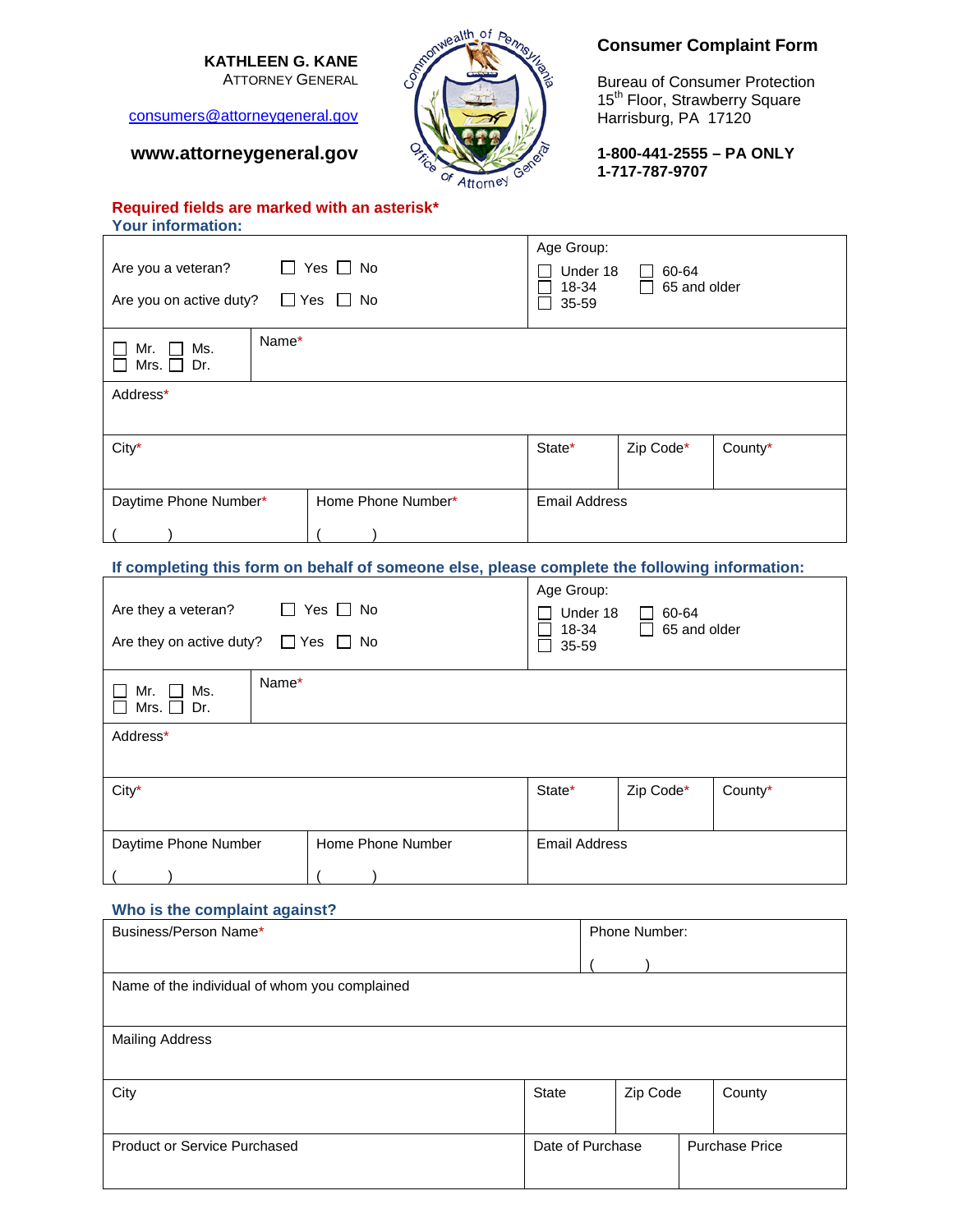| <b>Legal Representation:</b>              |                         |                            |          |        |
|-------------------------------------------|-------------------------|----------------------------|----------|--------|
| Have you retained an attorney? $\Box$ Yes | No                      |                            |          |        |
| Attorney's Name                           |                         |                            |          |        |
|                                           |                         |                            |          |        |
| Address                                   |                         |                            |          |        |
|                                           |                         |                            |          |        |
| City                                      |                         | <b>State</b>               | Zip Code | County |
|                                           |                         |                            |          |        |
| Daytime Phone Number                      | Have you filed a legal  | If yes, please state when: |          |        |
|                                           | action?<br>No<br>Yes    |                            |          |        |
| Where was the legal action filed?         | What decision was made? |                            |          |        |
|                                           |                         |                            |          |        |
|                                           |                         |                            |          |        |

# **Other Agencies:** Have you contacted other agencies?  $\Box$  Yes  $\Box$  No What agencies were contacted? What action was taken?

## **Complaint Information:\***

Please explain your complaint. You may use additional sheets if necessary. Please print or type clearly. Try to be brief, but be sure to tell **WHAT** happened, **WHEN** it happened and **WHERE** it happened. Be specific about any oral statements the business made to you, ESPECIALLY those that influenced you to deal with the company. Describe events in the order in which they happened. Attach COPIES of all contracts, letters, receipts, canceled checks (front & back), advertisements or any other papers that relate to your complaint.

| w your complaint. |  |
|-------------------|--|
|                   |  |
|                   |  |
|                   |  |
|                   |  |
|                   |  |
|                   |  |
|                   |  |
|                   |  |
|                   |  |
|                   |  |
|                   |  |
|                   |  |
|                   |  |
|                   |  |
|                   |  |
|                   |  |
|                   |  |
|                   |  |
|                   |  |
|                   |  |
|                   |  |
|                   |  |
|                   |  |
|                   |  |
|                   |  |
|                   |  |
|                   |  |
|                   |  |
|                   |  |
|                   |  |
|                   |  |
|                   |  |
|                   |  |
|                   |  |
|                   |  |
|                   |  |
|                   |  |
|                   |  |
|                   |  |
|                   |  |
|                   |  |
|                   |  |
|                   |  |
|                   |  |
|                   |  |
|                   |  |
|                   |  |
|                   |  |
|                   |  |
|                   |  |
|                   |  |
|                   |  |
|                   |  |
|                   |  |
|                   |  |
|                   |  |
|                   |  |
|                   |  |
|                   |  |
|                   |  |
|                   |  |
|                   |  |
|                   |  |
|                   |  |
|                   |  |
|                   |  |
|                   |  |
|                   |  |
|                   |  |
|                   |  |
|                   |  |
|                   |  |
|                   |  |
|                   |  |
|                   |  |
|                   |  |
|                   |  |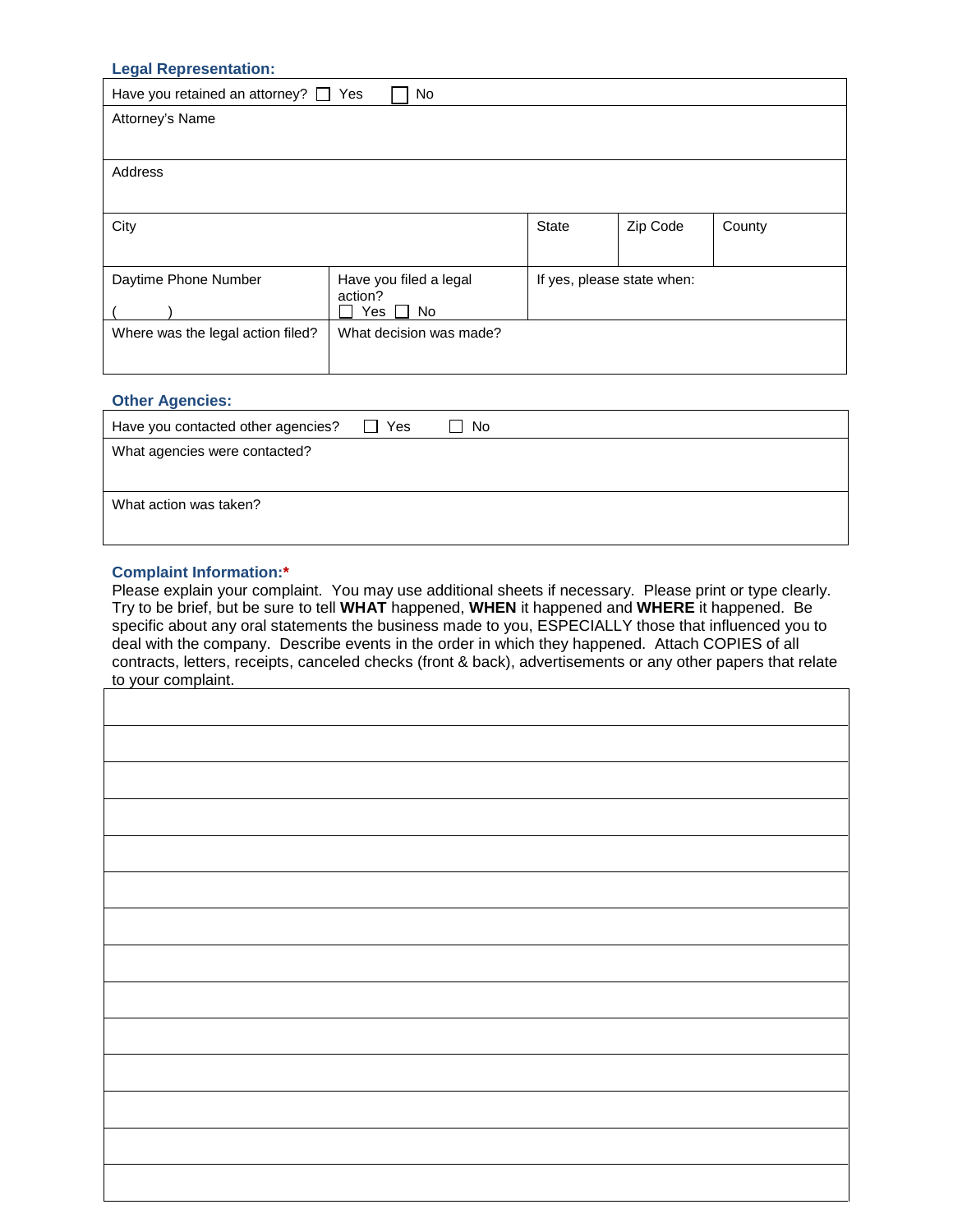## **PLEASE READ CAREFULLY THE ATTORNEY GENERAL CANNOT ACT AS YOUR PRIVATE ATTORNEY**

As a law enforcement agency, the primary function of the Office of Attorney General is to represent the public at large by enforcing laws prohibiting fraudulent or deceptive trade practices that impact the public interest.

The Attorney General, through the Bureau of Consumer Protection ("Bureau"), provides a mediation service to consumers where an attempt may be made to mediate individual consumer complaints which fall within the Bureau's jurisdiction. The information you provide will be used in an attempt to resolve your complaint and will be shared with the party(ies) against which the complaint is filed. Additionally, your complaint may be shared with or referred to other Governmental Law Enforcement or Regulatory Agencies.

## **NOTE: We cannot mediate a matter which is or has been the subject of legal action.**

Your complaint will be kept on file and may be used to establish violations of PA law.

## **By signing below:**

1. I certify that the information provided in my complaint, including my identity and any factual statements or allegations, are true and correct to the best of my knowledge, information and belief.

2. I certify that I have read and understand the informational sheet about the mediation process; and, further certify my understanding that the Bureau cannot provide individual legal representation to me.

3. I certify that I have authorized the Bureau to contact the party(ies) against which I have filed a complaint; and, that I further authorize the party(ies) against which I have filed a complaint to communicate with and provide information related to my complaint to the Bureau.

4. I certify that I have authorized the Bureau to transfer my complaint, and any or all attachments related to it, to another federal, state, local or other agency which may have jurisdiction over this matter.

YOUR SIGNATURE DATE

**Please include copies of all documents regarding your problem. Be sure to send COPIES, not originals.**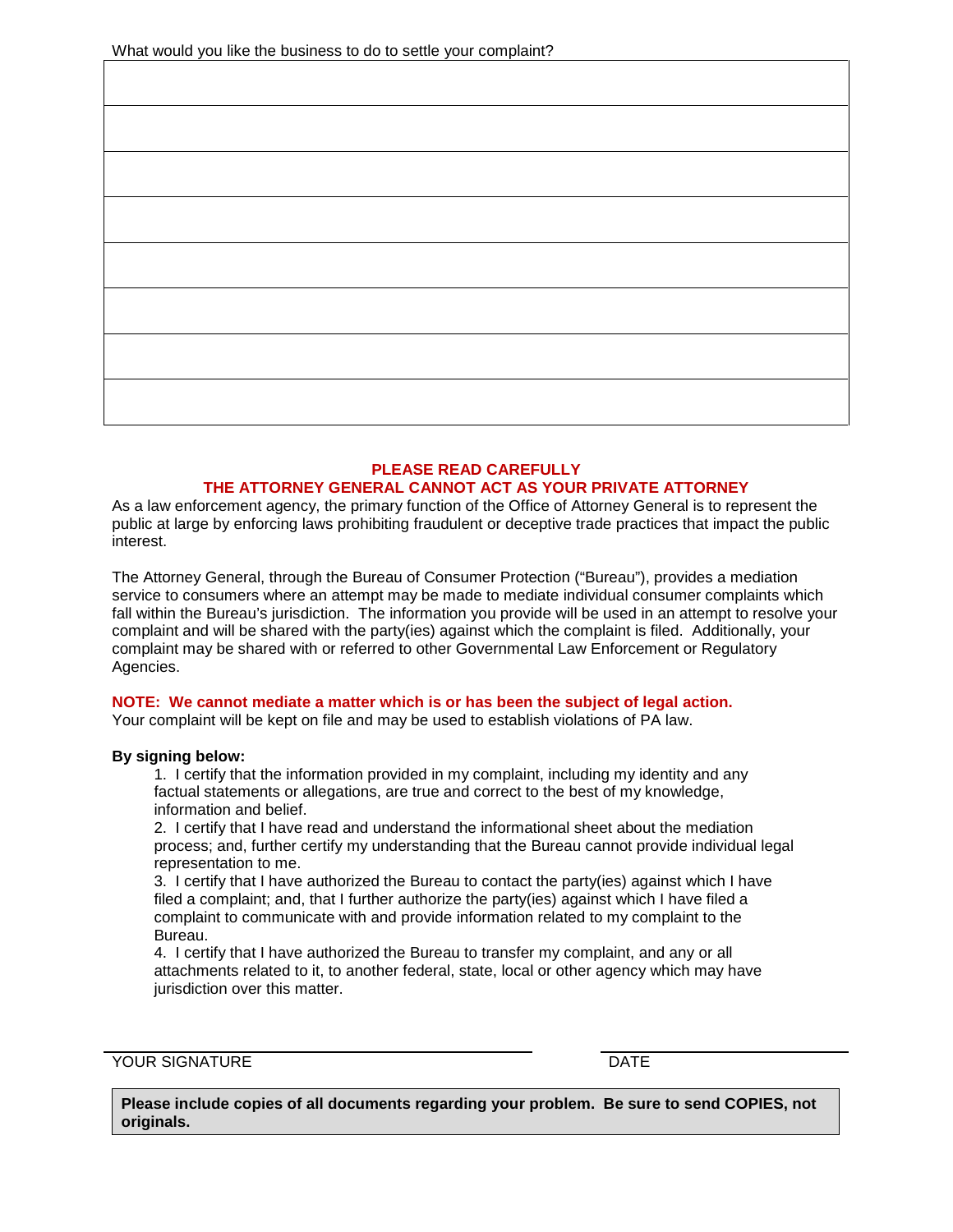**KATHLEEN G. KANE** ATTORNEY GENERAL

[consumers@attorneygeneral.gov](mailto:consumers@attorneygeneral.gov)

# **www.attorneygeneral.gov**



# **Consumer Complaint Form**

Bureau of Consumer Protection 15<sup>th</sup> Floor, Strawberry Square Harrisburg, PA 17120

**1-800-441-2555 – PA ONLY 1-717-787-9707**

## **WHEN SHOULD YOU FILE A COMPLAINT**

If you are unable to resolve a problem with a business (*see*, "Problem-Solving Tips", *below*), you may wish to file a complaint with the Office of Attorney General, Bureau of Consumer Protection ("Bureau"). You can download a complaint form from our website at [www.attorneygeneral.gov](http://www.attorneygeneral.gov/) or you can call our tollfree number, 1.800.441.2555, to have a form mailed to you.

The Bureau provides a mediation service to consumers where an attempt may be made to mediate individual complaints which fall within the Bureau's jurisdiction. The information you provide will be used in an attempt to resolve your complaint and will be shared with the party(ies) against which the complaint is filed. Additionally, your complaint may be shared with or referred to other governmental law enforcement or regulatory agencies.

## **NOTE: (1) Participation in the mediation process is voluntary and we cannot compel a business to cooperate; and (2) We cannot mediate a matter that is already or has been the subject of legal action.**

When we receive your completed complaint form, it will be reviewed by our staff and, depending on the nature of the complaint, one of the following courses of action may be taken.

- We may refer your complaint to a local, state or federal agency, which has primary jurisdiction over the subject matter. If your complaint is referred to such an agency or organization, you will be notified by mail of its name and address, so you may follow up on your complaint.
- If your complaint falls with the Bureau's jurisdiction, we may attempt to initiate our voluntary mediation process with the business, in which case you will receive a letter with your file number and the name of the agent who will handle the mediation. Please keep your file number for future reference when contacting this office.

## **NOTE: Because of the volume of complaints the Bureau receives, it may take some time before we review and process your complaint. We ask for and appreciate your patience during this time.**

## **NOTE: In order to document your complaint file and keep it up-to-date, we request communications from you and the business to be in writing.**

• You will be notified by mail when we receive information regarding your case. **TO HELP US HELP YOU, PLEASE REFRAIN FROM CALLING FOR "STATUS REPORTS."**

If mediation efforts are not successful, you may be advised to seek relief either through a private attorney or through Magisterial District Court. The Bureau cannot provide you with private legal counsel or offer legal advice. The Bureau represents the public at large in its enforcement of the Unfair Trade Practices and Consumer Protection Law ("Consumer Protection Law"). The Consumer Protection Law *does* provide individual consumers with the ability to bring a private action, citing unfair and deceptive business practices.

## **PROBLEM-SOLVING TIPS**

It is helpful for you to try to resolve your own complaint before contacting the Bureau. However, if you have exhausted your efforts to resolve the problem without success, contact the Office of Attorney General promptly for assistance.

**NOTE:** If your claim involves a dispute of charges placed on your credit card, or billing statement or if a merchant has promised to reverse or credit your charge card but has failed to do so, you must act quickly to preserve your right to challenge a charge. Under the Federal Fair Credit Billing Act, your credit card company must receive a written dispute notice from you within 60 days after the first bill containing the disputed charge was mailed to you. *The Bureau cannot dispute this charge for you.* Look at the back of your credit card statement for specific information regarding the procedure for filing your dispute. You must file your dispute with your credit card company, a complaint to the merchant or company that made